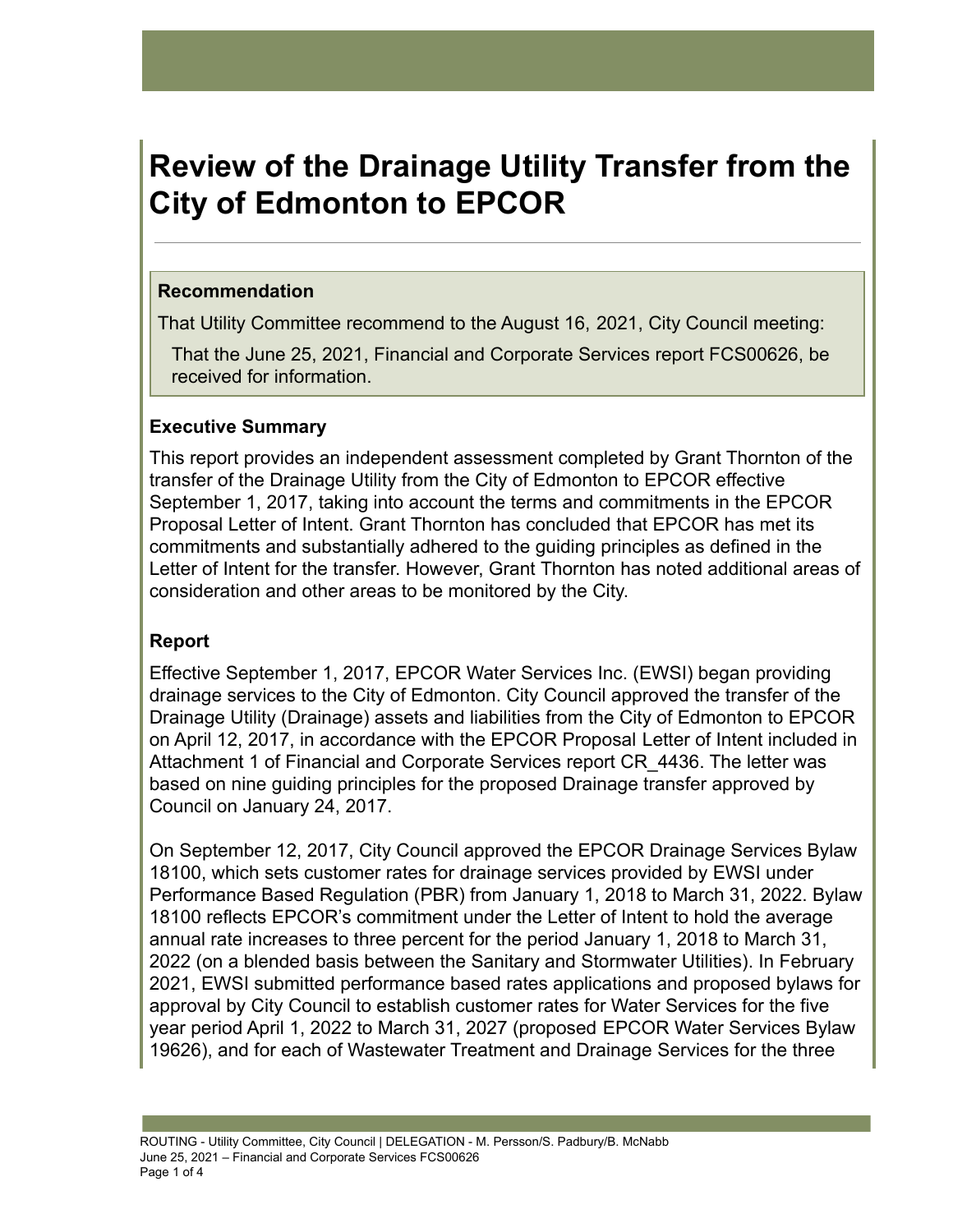year period April 1, 2022 to March 31, 2025 (proposed EPCOR Drainage Services and Wastewater Treatment Bylaw 19627).

With the initial Drainage Services PBR term ending and a new PBR application being requested for approval effective April 1, 2022, Administration engaged an external consultant to complete an independent assessment of the Drainage transfer, taking into account the terms and commitments in the Letter of Intent. The consultant, Grant Thornton LLP, had previously completed an independent assessment of EPCOR's proposal to acquire the Drainage Utility from the City of Edmonton, which was presented to City Council on November 8, 2016 (Financial and Corporate Services report CR\_3800).

#### **Assessment of Drainage Transfer**

Grant Thornton's assessment of the Drainage transfer is provided in Attachment 1, and has been based on the following requirements identified in the scope of the work prepared by Administration for the engagement:

- Were the transfer elements as outlined in the Letter of Intent conducted as intended?
- Did the City and the ratepayer achieve the benefits outlined in the 2016 EPCOR Proposal for Drainage Transfer Analysis?
- Are there any elements related to the transfer that are outstanding or need to be addressed further?

Report CR\_4436, EPCOR Proposal for Drainage Transfer - Letter of Intent, presented to City Council on April 12, 2017, explained how each of the nine guiding principles for the Drainage transfer would be addressed, through a combination of the terms incorporated into the Letter of Intent and through the findings and conclusions of the Grant Thornton Report presented to City Council on November 8, 2016. Likewise, Grant Thornton's report in Attachment 1 provides an individual assessment for each of the nine guiding principles as to whether the corresponding commitments and transfer elements outlined in the Letter of Intent have been met.

Grant Thornton has concluded that EWSI has met its commitments and substantially adhered to the guiding principles as defined in the Letter of Intent. However, Grant Thornton has noted the following additional areas of consideration and other areas to be monitored by the City:

- **Operational Savings** A target for operational efficiencies was not specified within the Letter of Intent, however some operational efficiencies were generated. There are opportunities for EWSI to achieve additional operational efficiencies in the future;
- **Commitment to Hold Rate Increase** A three percent annual rate increase was upheld throughout the period, however the introductions of Non-Routine Adjustments (NRA) in 2020 increased rates above three percent annually (approximately 4.4 percent on average from 2018 to March 2022);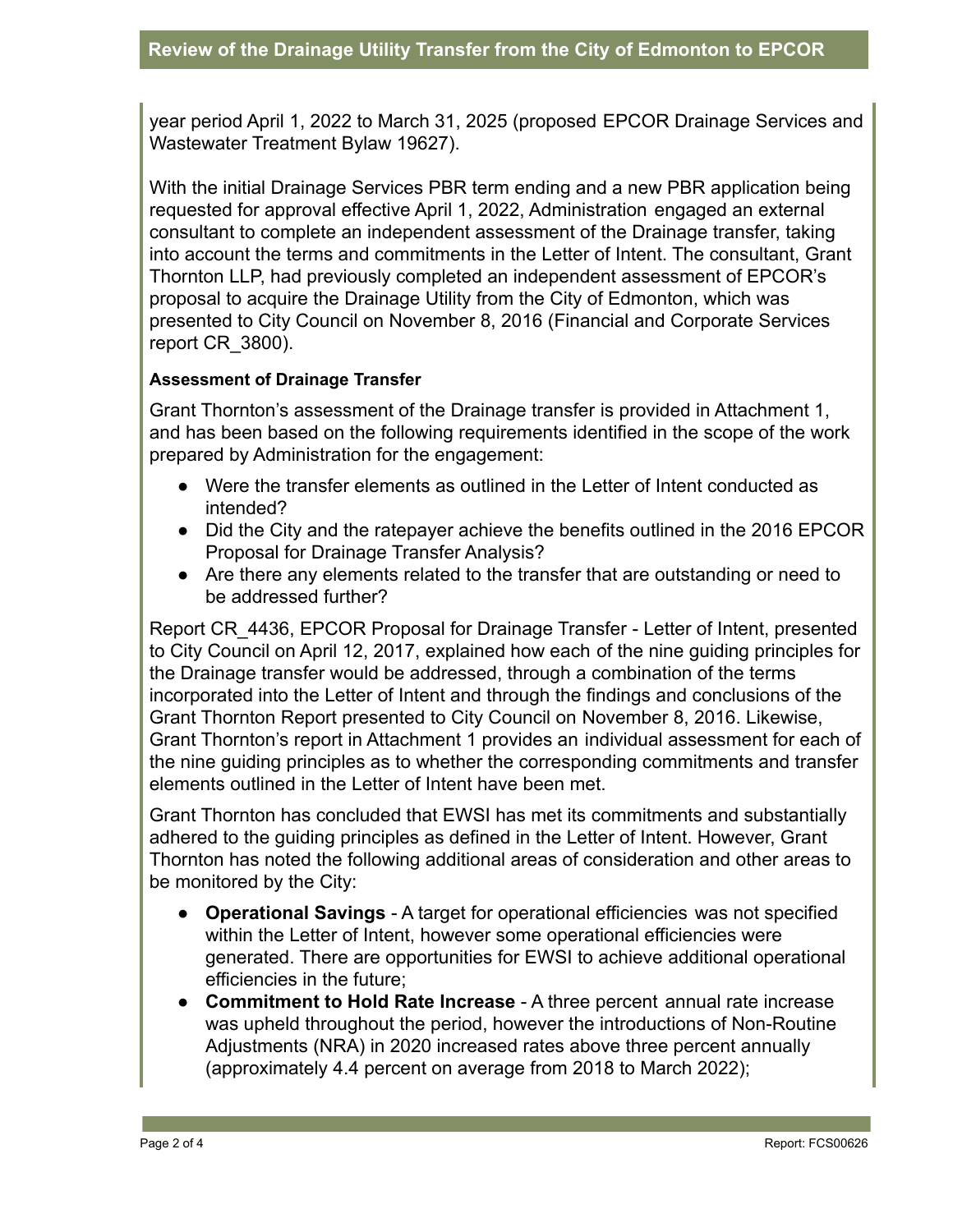- **Control over Municipal Development** The City maintains control over municipal planning by retaining the area and engineering drawing review processes and collaborating with EWSI as necessary for specialist knowledge. As there is an interrelationship between the broader municipal planning and utility infrastructure planning, further clarification and coordination between municipal and utility planning areas may be required;
- **Expansion of EPCOR's Business** Business expansion opportunities in other jurisdictions have been sought out, but none have been secured to successfully expand the business through the full water cycle; and
- **Limit Rate Increase to Support Quality Metrics** Through the basis from the previous metrics used in the City and other water utilities metrics, new metrics were made with reasonable amounts of experience and expertise. However, it is suggested that EWSI incorporate suggestions associated from the performance metric review noted in the Grant Thornton PBR Application Review Report (i.e., a further review of the methodology used to establish performance measures including the use of bonus points and ensuring standards are increasingly stringent over time as discussed in the June 25, 2021 Financial and Corporate Services report FCS00624).

Grant Thornton also provided recommendations for the following elements related to the Drainage transfer that are outstanding or need to be addressed further:

- **● Wet Ponds** There is merit to have EWSI retaining ownership due to the interrelated nature of wet ponds as Drainage infrastructure. The maintenance of the greenspaces can be completed by the City through a Service-level Agreement or part of the Operations and Maintenance Agreement (and continue to be paid for by the City and funded through property taxes);
- **Stormwater Costs** The City should pay the stormwater costs associated with City properties in order to decrease cross subsidization. EWSI is currently reviewing EPCOR owned properties and plans to introduce full rates to its facilities by the next PBR term as well;
- **● Contributed Assets** There is merit to have EWSI fund the expenses associated with repairing or replacing catch basins affiliated with the neighbourhood renewal program;
- **● Service Agreement Documentation and Oversight** There are still areas for further understanding and clarifying roles from which both parties would benefit (including finalizing outstanding agreements); and
- **● Drainage Planning Roles and Responsibilities** Further clarification and coordination between municipal and utility planning areas may be required. Adding formalized documentation of the roles and responsibilities of each party should ensure that planning functions run more smoothly.